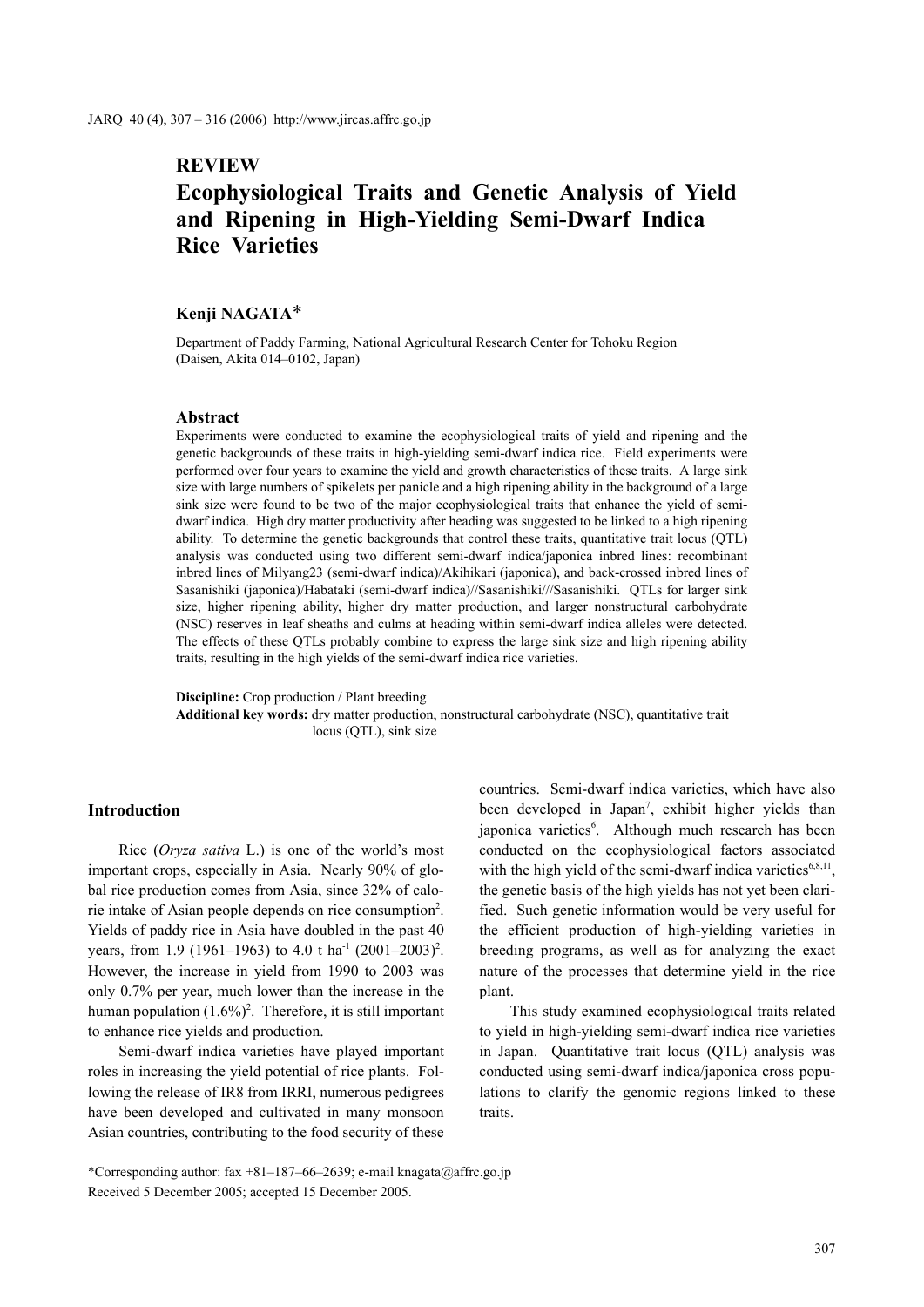## **Ecophysiological traits related to yield in highyielding semi-dwarf indica rice**

Field experiments were conducted to elucidate the traits that enhance yield in high-yielding semi-dwarf indica rice<sup>13</sup>. Japonica and semi-dwarf indica varieties were cultivated from 1992 to 1995 at the Shikoku National Agricultural Experiment Station (Kagawa, Japan). Seedlings were transplanted in late May, and the plants were cultivated under conditions of high nitrogen application, with a total of 12 g m<sup>-2</sup> applied from 1992 to 1994, and 18 g m<sup>-2</sup> in 1995.

The average yield of rough brown rice in the semidwarf indica crop through the 4-year study was  $836 \text{ g m}^2$ , 30% higher than that of the japonica crop (Table 1). The highest yield,  $1,035$  g m<sup>-2</sup>, was produced by the semidwarf indica variety Saikai198 in 1994. In spite of bearing fewer panicles per plant, the semi-dwarf indica produces a much larger number of spikelets per panicle, leading to more spikelets and a larger sink size per land area. Although an increase in the sink size often results in reduced ripening percentages in rice $10,19$ , the ripening percentages of the semi-dwarf indica did not show significant changes. This result is also confirmed by Fig. 1, which shows the relationship between sink size and ripening. In the japonica varieties, there was a clear negative correlation between the two traits throughout the years tested. In contrast, the semi-dwarf indica varieties did not show such a reduction in the ripening percentages, in spite of having larger sink sizes than the japonica varieties.

Examination of growth traits showed that the semidwarf indica had a shorter culm length, a longer panicle length, a higher dry weight at maturity, and longer growth periods for both the days from transplanting to heading and the grain-filling duration (Table 2). The longer growth period of the semi-dwarf indica could contribute to the greater dry weight. In Fig. 1, data plots of the growth of the semi-dwarf indica variety Kanto147 and those of the semi-dwarf indica obtained in the 1993 experiment did not show the high ripening abilities. These results are likely to be due to the highly unfavorable conditions in 1993, including low temperatures and low solar irradiations through the growing period, and the low dry matter production of Kanto147 during the ripen-



**Fig. 1. Relationship between sink size and ripening percentages** 

Sink size was calculated by multiplying the number of spikelets m-2 by 1,000 grains weight.

**Table 1. Yield and its components of japonica and semi-dwarf indica rice varieties tested during 1992–1995**

| Type       |                         | Rough brown rice Brown rice<br>yield <sup>a)</sup> $(gm^{-2})$ | yield <sup>a)</sup> $(gm-2)$ | $m^{-2}$ | Panicle no. Spikelets per Spikelet no. 1,000 grains Sink size <sup>b)</sup><br>panicle | $(\times 10^3 \,\rm m^{-2})$ | weight <sup>a)</sup> $(g)$ | $(g m-2)$ | Ripening <sup>c</sup><br>$(\%)$ |
|------------|-------------------------|----------------------------------------------------------------|------------------------------|----------|----------------------------------------------------------------------------------------|------------------------------|----------------------------|-----------|---------------------------------|
| Japonica   | max                     | 815                                                            | 700                          | 454      | 138                                                                                    | 52.0                         | $39.1^{\circ}$             | 1,052     | 89.8                            |
| $(n = 10)$ | min                     | 549                                                            | 531                          | 285      | 72                                                                                     | 21.5                         | 19.8                       | 617       | 58.8                            |
|            | ave                     | 643                                                            | 609                          | 370      | 92                                                                                     | 34.0                         | 25.0                       | 829       | 75.7                            |
| Semi-dwarf | max                     | 1,035                                                          | 979                          | 380      | 183                                                                                    | 55.9                         | 24.4                       | 1,167     | 87.9                            |
| indica     | min                     | 621                                                            | 579                          | 294      | 124                                                                                    | 40.4                         | 19.1                       | 939       | 53.7                            |
| $(n = 13)$ | ave                     | 836                                                            | 799                          | 330      | 149                                                                                    | 48.9                         | 21.8                       | 1.061     | 75.9                            |
|            | $t$ -test <sup>d)</sup> | ***                                                            | ***                          | $\ast$   | $***$                                                                                  | ***                          | ns                         | $* *$     | ns                              |

Data of the early season transplanting cultivation obtained in Nagata et al.<sup>13</sup> was summarized. "Japonica" includes the varieties Fukuhibiki (Ouu331), Ouu342, Oochikara, Kanto158, Kanto176, Hokuriku153, and Nipponbare. "Semi-dwarf indica" includes the varieties Kanto147, Takanari, Kou266, Saikai198, and Saikai203.

a): Water content was adjusted to 15% of dry weight.

b): Calculated by multiplying the number of spikelets m<sup>-2</sup> by 1,000 grains weight.

c): Selected by water soaking.

d): \*\*\*, \*\* and \* indicate that the averages are different significantly at 0.1, 1 and 5% levels, respectively; ns, not significant.

e): Including big grain varieties such as Oochikara and Hokuriku153.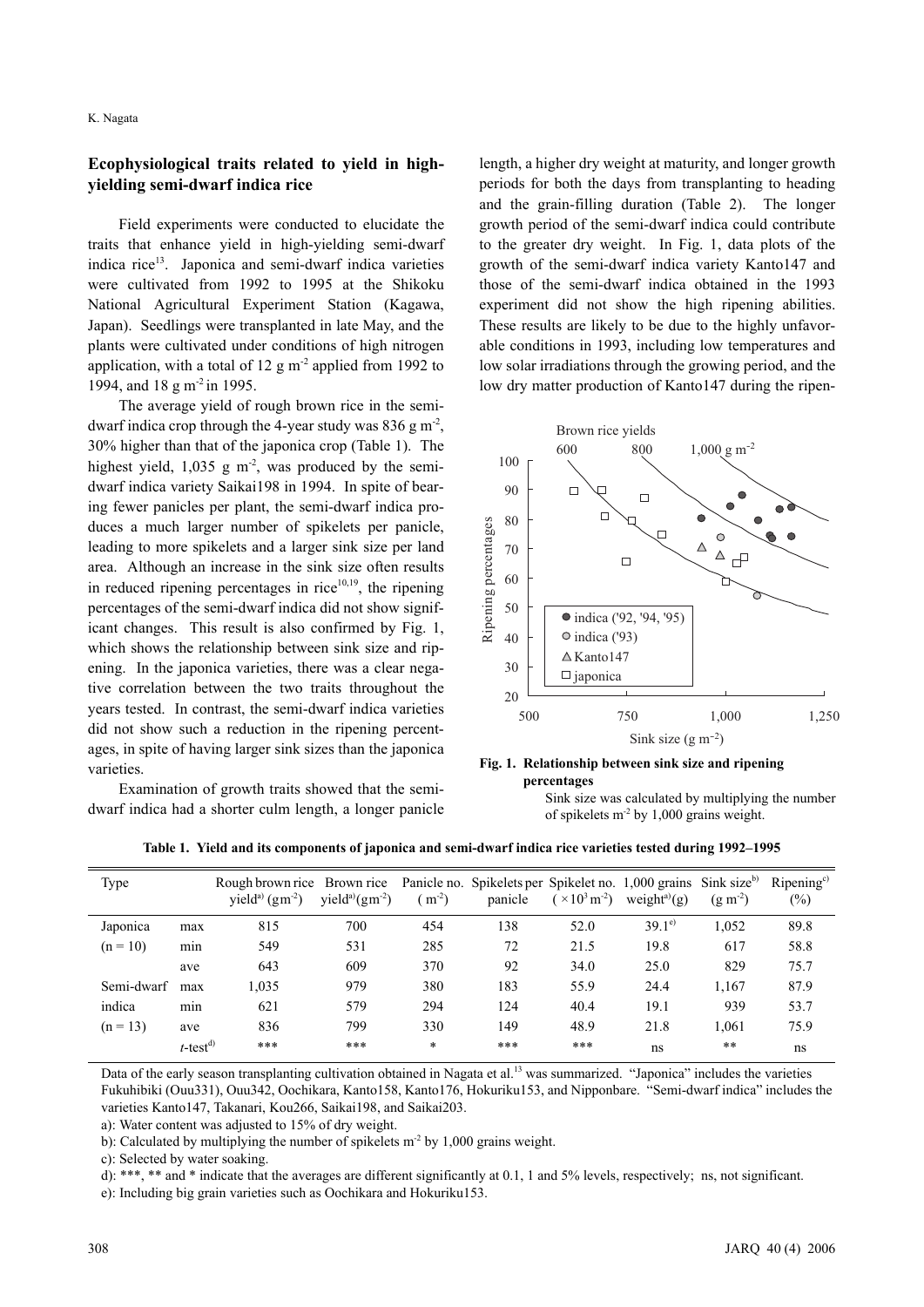| Type       |                         | Days to<br>heading <sup>a)</sup> | Days to<br>maturity <sup>a)</sup> | Culm length<br>(cm) | Panicle<br>length (cm) | Dry weight at<br>maturity <sup>b)</sup> $(g m-2)$ | Lodging<br>$(0-4)^{c}$ | Harvest<br>index <sup>d</sup> |
|------------|-------------------------|----------------------------------|-----------------------------------|---------------------|------------------------|---------------------------------------------------|------------------------|-------------------------------|
| Japonica   | max                     | 81                               | 127                               | 88.9                | 25.5                   | 1,992                                             | 2.4                    | 0.51                          |
| $(n = 10)$ | min                     | 62                               | 97                                | 66.2                | 18.6                   | 1,221                                             | 0.0                    | 0.33                          |
|            | ave                     | 73                               | 115                               | 79.8                | 21.7                   | 1,653                                             | 0.8                    | 0.39                          |
| Semi-dwarf | max                     | 90                               | 144                               | 75.0                | 27.5                   | 2,403                                             | 1.0                    | 0.45                          |
| indica     | min                     | 73                               | 114                               | 65.9                | 22.1                   | 1,535                                             | 0.0                    | 0.30                          |
| $(n = 13)$ | ave                     | 82                               | 131                               | 70.7                | 25.3                   | 2,083                                             | 0.1                    | 0.40                          |
|            | $t$ -test <sup>e)</sup> | $**$                             | ***                               | $**$                | ***                    | ***                                               | ns                     | ns                            |

**Table. 2 Growth characteristics of japonica and semi-dwarf indica rice varieties tested during 1992–1995**

Data of the early season transplanting cultivation obtained in Nagata et al.<sup>13</sup> was summarized. Details are described in Table 1. a): Days after transplanting.

b): Air-drying.

c): 0; no lodging to 4; complete lodging.

d): Ratios of the rough brown rice yield to the dry weight at maturity.

e): \*\*\* and \*\* indicate that the averages are different significantly at 0.1 and 1% levels, respectively; ns, not significant.

ing period due to rapid leaf senescence after heading $12$ . These facts indicate that the source supply during the ripening period is an important factor in the high ripening ability of the semi-dwarf indica. Therefore, higher dry matter production after heading could be responsible for high yields.

These experiments indicate that the high-yielding semi-dwarf indica rice achieves high yields in Japan due to the following traits:

 • Large sink size with a large number of spikelets per panicle

 • High ripening ability under large-sink-size conditions The high dry matter productivity after heading, with or without a long growth duration, was suggested to be linked to the high ripening ability when the source supply is sufficient during the ripening period.

## **QTL analysis for sink size, ripening and source ability of semi-dwarf indica rice**

To determine the genomic regions responsible for the traits of enhanced yield and ripening ability of semidwarf indica rice, QTL analysis was conducted with two semi-dwarf indica/japonica inbred lines<sup>14</sup>. Recombinant inbred lines (RILs) of Milyang23 (semi-dwarf indica)/ Akihikari (japonica)<sup>4</sup> as well as back-crossed inbred lines (BILs) of Sasanishiki (japonica)/Habataki (semi-dwarf indica)//Sasanishiki///Sasanishiki (Sasanishiki × Habataki)<sup>5</sup> were cultivated in the Hokuriku National Agricultural Experiment Station (Niigata, Japan) for two years, in 1997 and 1998 for the RILs, and in 1998 and 1999 for the BILs, respectively. The results of interval mapping for the QTL analysis of the RILs and the BILs for the sink size and ripening ability are shown in Figs. 2 and 3, respectively.

The sink size is almost determined by the number of spikelets per plant, which is the product of the number of spikelets per panicle and the number of panicles per plant. In semi-dwarf indica, a higher number of spikelets per panicle had a strong positive impact on the sink size, as shown above (Table 1). Two and four QTLs for the number of spikelets per panicle, indica (Milyang23 or Habataki) alleles which increased the trait, were detected in the RILs and the BILs, respectively. Among them, an important region was found on the short arm of chromosome 1 that increased the number of spikelets per panicle and the sink size (Figs.  $2 \& 3$ ). The effect of this QTL on the number of spikelets per panicle was very strong and was also consistent in the two different populations of the RILs and the BILs; the percentage of variance explained was 29.5–37.2% for the RILs and 31.3–34.3% for the BILs. Therefore, this locus appears to be ubiquitous in high-yielding semi-dwarf indica varieties and has been used to increase the number of spikelets in recently bred high-yielding indica-japonica crossed varieties in Japan<sup>20</sup>.

Despite the strong positive effect on the number of spikelets per panicle, this QTL on chromosome 1 had pleiotropic effects, reducing the number of panicles per plant and the ripening percentages. In contrast, a QTL on chromosome 6 detected in the BILs increased the number of spikelets per panicle with little or no influence on other traits, including the number of panicles per plant and the ripening percentages (Fig. 3). The differing effects of the QTLs on chromosomes 1 and 6 on ripening abilities may be due to morphological differences in the panicles. The higher number of spikelets per panicle in plants containing the indica allele of the chromosome-1 QTL is related to increased numbers of secondary rachis branches (Figs.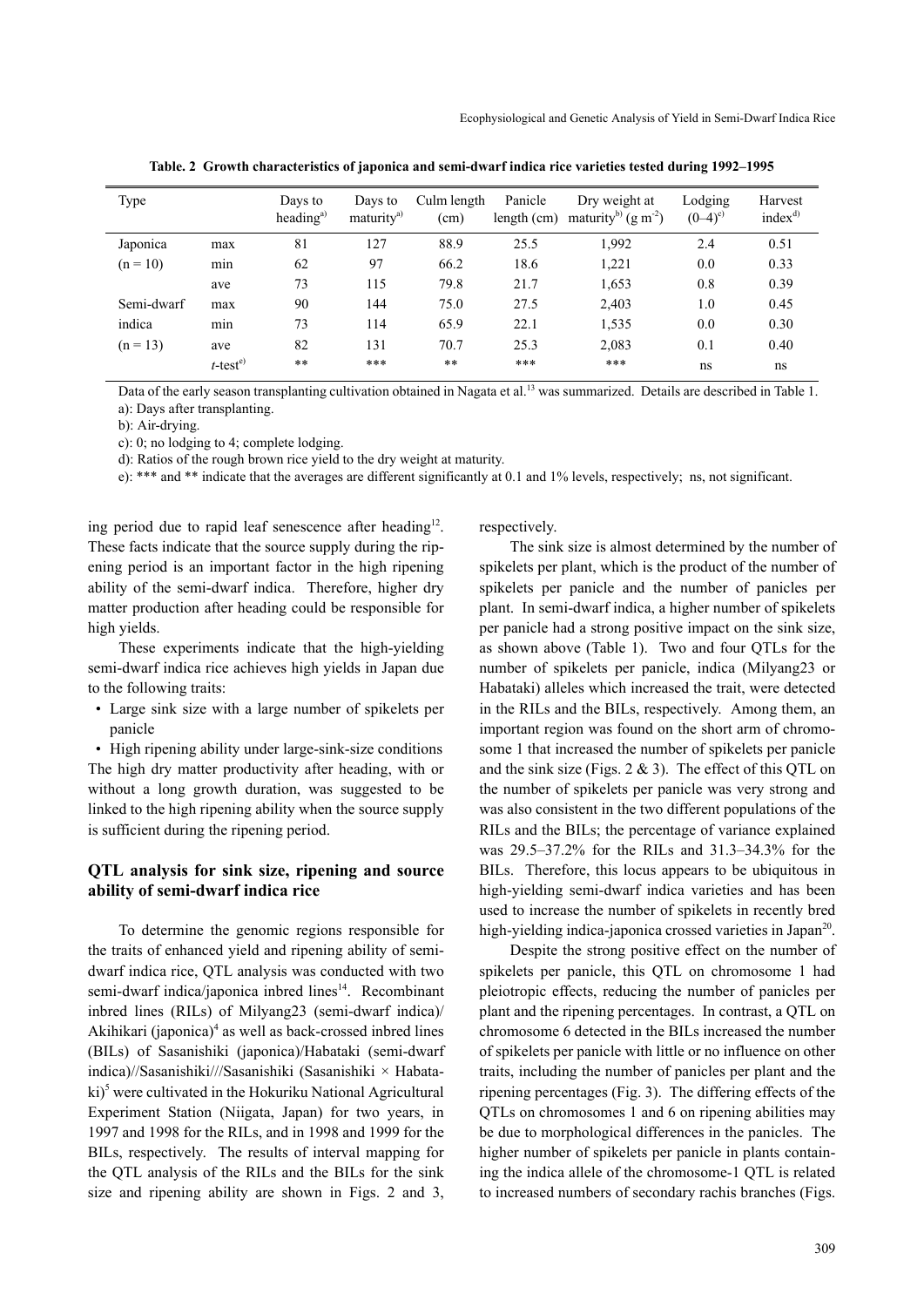



#### **Fig. 2. RFLP linkage map showing the locations of quantitative trait loci (QTLs) for the traits related to sink size and ripening for the RILs of rice derived from the cross Milyang23/Akihikari**

Markers are shown on the right side of the chromosomes. A LOD score of 3.0 was used to detect putative QTLs. Arrowheads indicate the peak positions of the LOD, and gray and black bars indicate the regions with one LOD support interval in the 1997 and 1998 experiments, respectively. Trait designations are abbreviated as follows: npp, number of panicles per plant; nsp, number of spikelets per panicle; spl, number of spikelets per plant; rp, ripening percentage; tdw, total dry weight at maturity; ss, percentage of sterile spikelets; ifs, percentage of insufficiently filled spikelets; rb1, number of primary rachis branches; and rb2, number of secondary rachis branches. Abbreviations enclosed in boxes indicate the traits that increased in the Milyang23 alleles and the others in the Akihikari alleles. The chromosomes are arranged so that the short arm is at the bottom. Details for the locations and the effects of each QTL are described in Nagata et al.<sup>14</sup>.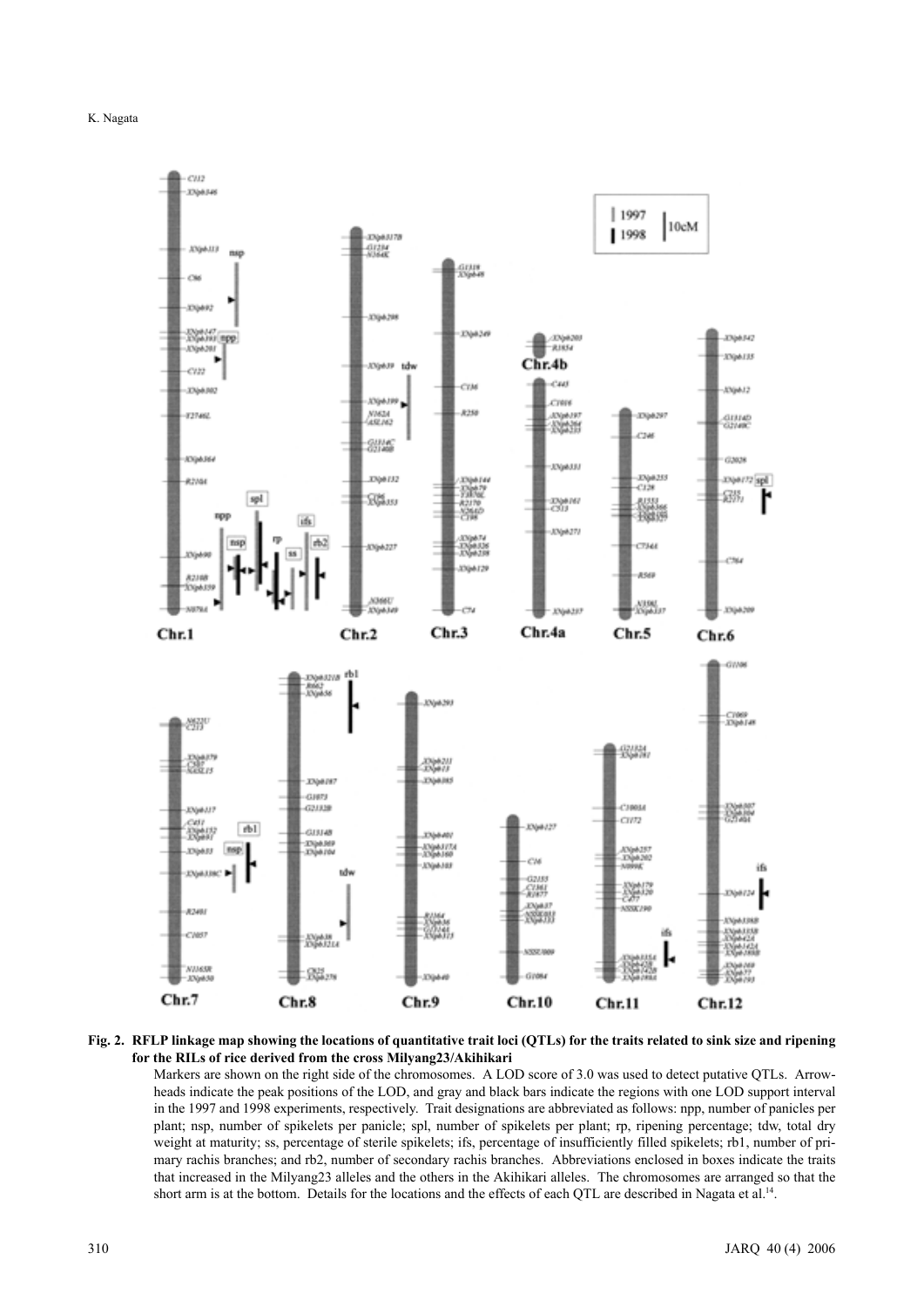

**Fig. 3. RFLP linkage map showing the locations of QTLs for the traits related to sink size and ripening in the BILs developed from the cross Sasanishiki/Habataki//Sasanishiki///Sasanishiki** 

The black and gray bars indicate the regions with one LOD support interval obtained in the 1998 and 1999 experiments, respectively. Abbreviations enclosed in boxes indicate the traits that increased in the Habataki alleles and the others in the Sasanishiki alleles. Other explanations are the same as those in Fig. 2.

2 & 3). In contrast, the QTL on chromosome 6 mainly acts to increase the number of primary rachis branches (Fig. 3). This observation might explain the different effects of the two QTLs on ripening, since the spikelets on secondary rachis branches often show poorer ripening ability than those on primary rachis branches<sup>1,19</sup>. Indica alleles of QTLs that were found on chromosome 7 in the RILs and on chromosome 5 in the BILs increased both the number of spikelets per panicle and the number of primary rachis branches (Figs.  $2 \& 3$ ). However, these QTLs had little effect on the sink size because their effect on the number of spikelets per panicle was relatively small, and they also reduced the number of panicles per plant.

In the Milyang23/Akihikari RILs, QTLs for the decreased percentages of insufficiently filled spikelets with indica alleles that were independent of the sink size were detected on chromosomes 11 and 12 (Fig. 2). Although they were observed less consistently and require further investigation, these loci could be candi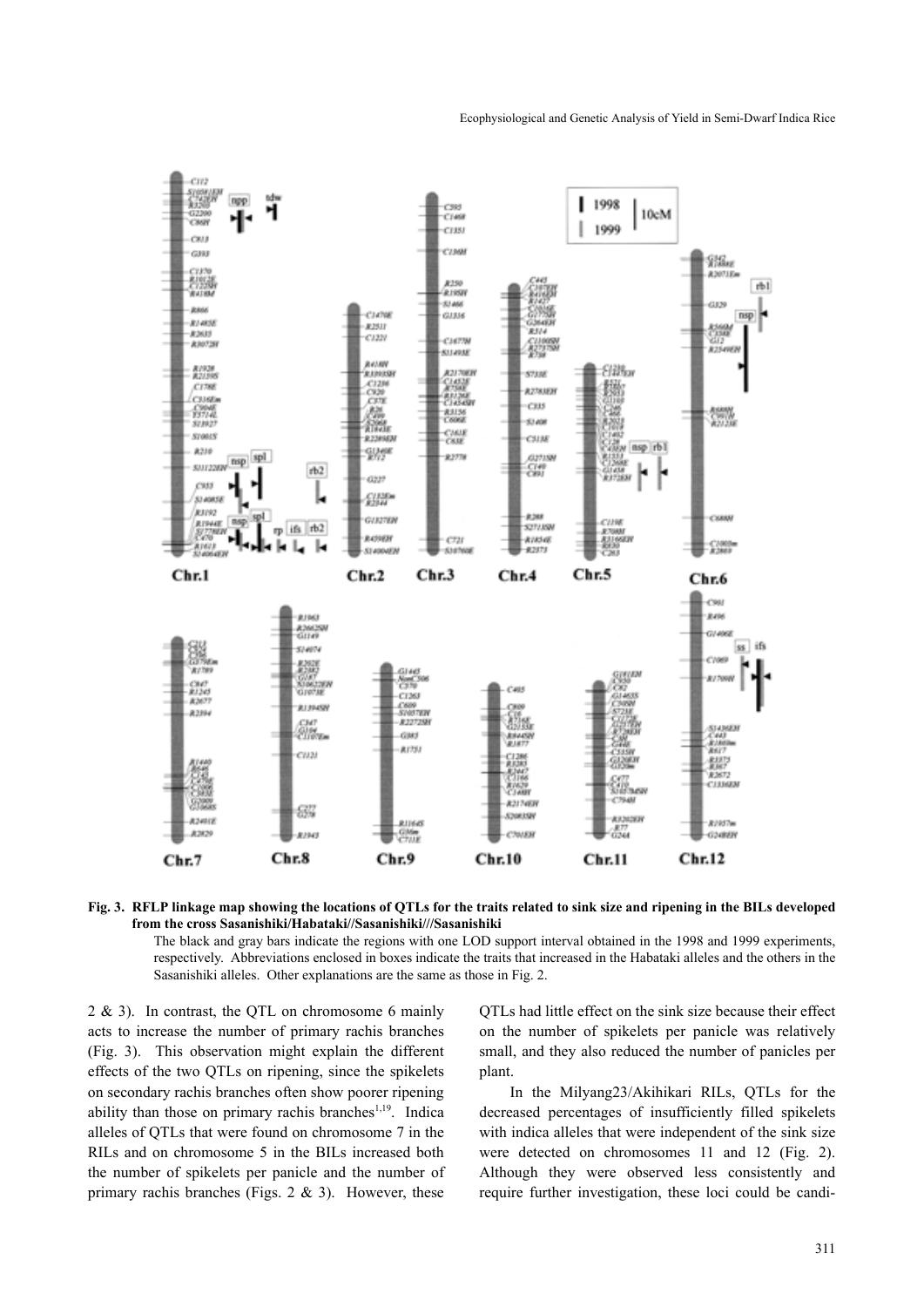K. Nagata

dates for traits that enhance the ripening ability of semidwarf indica rice varieties.

QTLs for dry matter accumulation were detected on chromosomes 2 and 8 in the RILs and chromosome 1 in the BILs (Figs.  $2 \& 3$ ). However, indica alleles of each of these loci showed negative effects on dry weight at maturity. To determine the chromosome regions that increase the dry matter productivity in indica genotypes, the accumulation of dry matter before and after heading was evaluated in 1998 and 2000 using the Sasanishiki  $\times$  Habataki BILs. From this analysis, a QTL for increased total dry weight both at heading and at maturity with an indica allele was detected on chromosome 12 in 2000 (Fig. 4). The effect of this QTL for dry matter accumulation might be due to the pleiotropic effect on the number of days to heading (Fig. 4), suggesting that a longer growth duration



**Fig. 4. RFLP linkage map showing the locations of QTLs for the traits related to dry matter production, NSC accumulation and the number of days to heading for the BILs of rice derived from the cross Sasanishiki/Habataki//Sasanishiki/// Sasanishiki** 

The black and gray bars indicate the regions with one LOD support interval in the 1998 and 2000 experiments, respectively. Trait designations are abbreviated as follows: tdwh, total dry weight at heading; tdwm, total dry weight at maturity; nscc, NSC content; nscp, total amount of NSCs per plant; nscs, amount of NSCs per spikelet; and dh, number of days to heading. Abbreviations enclosed in boxes indicate the traits that increased in the Habataki alleles and the others in the Sasanishiki alleles. Details for the locations and the effects of each QTL are described in Nagata et al.<sup>15</sup>. Other explanations are the same as those in Fig. 2.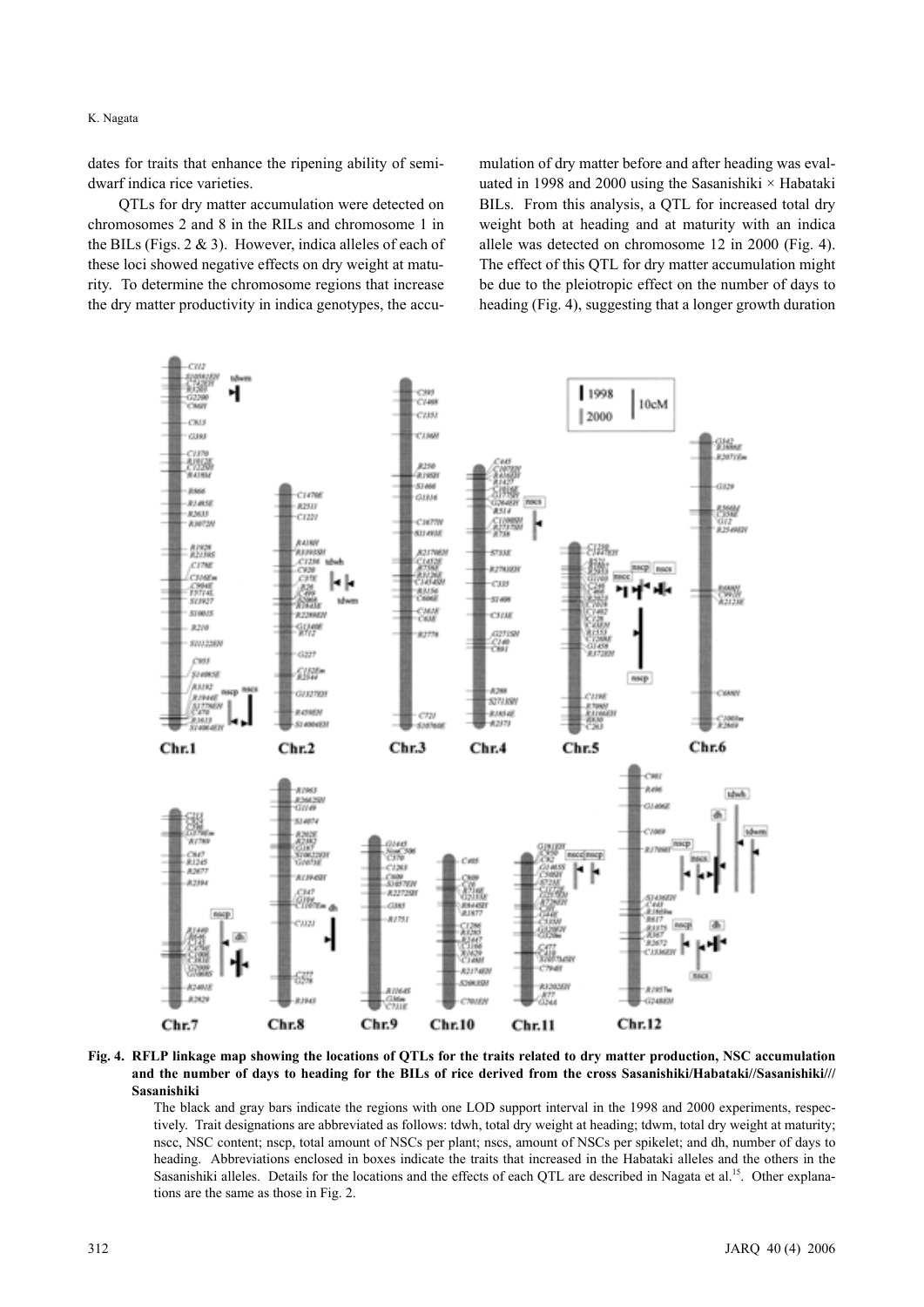causes a greater dry matter accumulation. In addition to this QTL, there were several regions that resulted in increased dry weight accumulation when the regions were derived from indica, although the effects were relatively small (Fig. 5). Among them, a region on chromosome 5 was detected consistently; this region might be responsible for the high dry matter accumulation of the semi-dwarf indica rice.

Nonstructural carbohydrates (NSCs) accumulated in leaf sheaths and culms at heading are translocated to panicles and used in grain development after heading, which have been reported to play important roles in ripening abilities as source supply during ripening period in rice<sup>17,18</sup>. Analysis using the Sasanishiki × Habataki BILs in 1998 and  $2000^{15}$  revealed several significant regions that affect NSC accumulation at heading, located on chromosomes 1, 4, 5, 7, 11, and 12 (Fig. 4). The QTLs that affect NSC accumulation on chromosomes 7 and 12 coincide with QTLs for the number of days to heading (Fig. 4), strongly suggesting that these QTLs have pleiotropic effects. The indica alleles of these loci increased NSC accumulation with delayed heading, suggesting that a longer period of vegetative growth before heading might cause higher NSC accumulation. In contrast, the QTLs on chromosomes 1, 4, 5, and 11 had no effect on the number of days to heading. Of these, the japonica allele of the QTL on chromosome 1 increased NSC accumulation (Fig. 4); this QTL might be identical to the QTL for which the indica allele drastically increased the number of spikelets per plant and reduced the ripening percentage (Figs. 2, 3 & 6, A1 & B1). This suggests that the increase in the number of spikelets per panicle in the indica allele due to this locus results in decreased NSC accumulation, probably because some of the NSCs are used in the production of larger panicles during the panicle-development period before heading. In addition, the low NSC accumulation might be one of the reasons for the poor grain filling in plants containing the indica allele



#### **Fig. 5. Interval mapping of QTL analysis on chromosomes 1, 2, 5, 6, 7, 11, and 12 for the traits related to dry matter production for the BILs from the cross Sasanishiki/Habataki//Sasanishiki///Sasanishiki**

A: Total dry weight at heading, B: Total dry weight at maturity, C: Dry weight increase from heading to maturity. Black and gray lines indicate the LOD scores for the 1998 and 2000 experiments, respectively. LOD scores of loci showing positive and negative additive effects with the Habataki allele are indicated above and below, respectively. Chromosomes are arranged so that the short arm is on the left side. Thin lines indicate significant levels for LOD score  $= 3.0$ .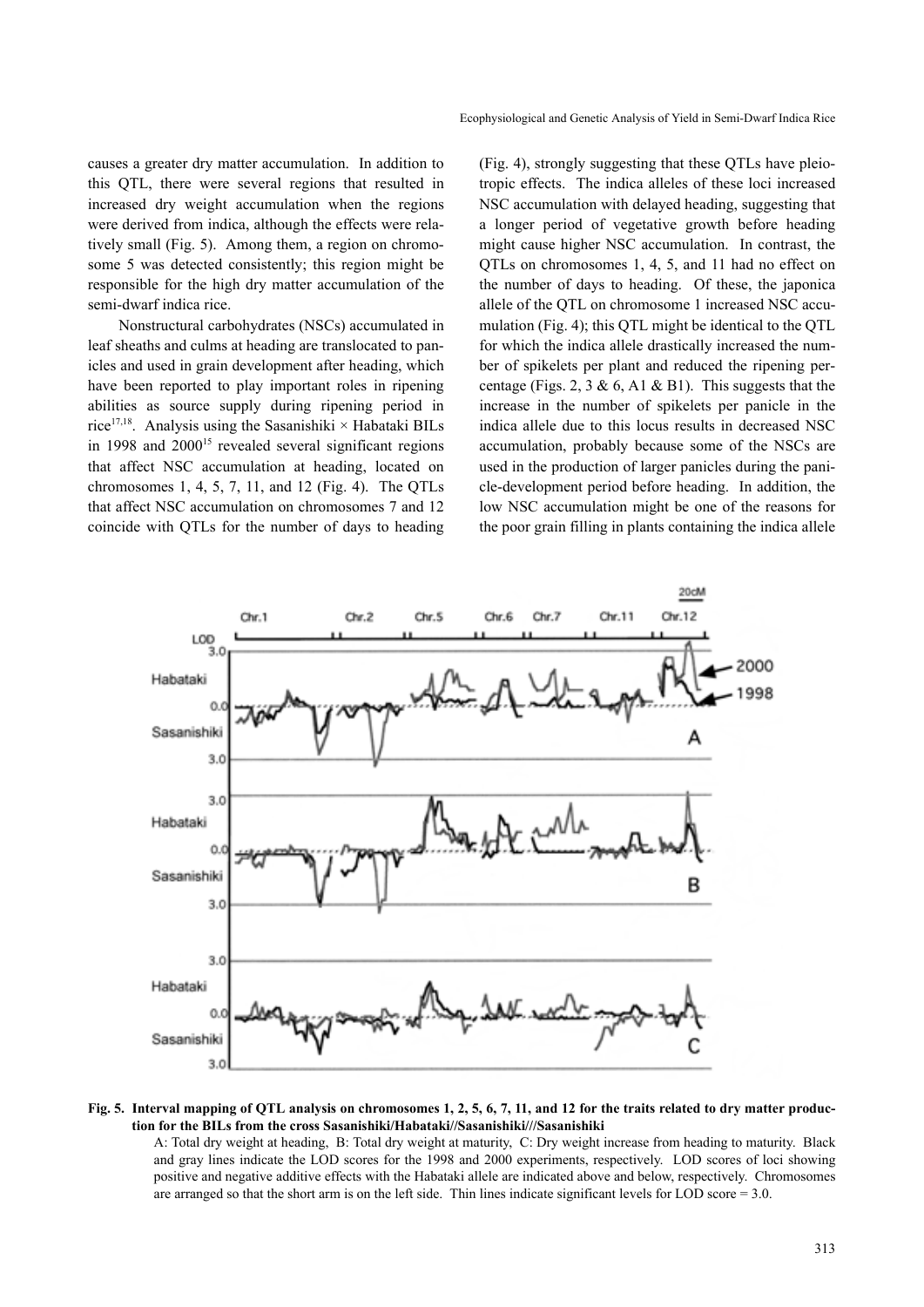of this locus (Figs.  $3 \& 6$ , C1). In contrast, the OTLs for NSC accumulation on chromosomes 5 and 11 had little effect on the sink size (Fig. 6, A5  $\&$  A11), but did have some effect on the number of insufficiently filled spikelets (Fig. 6, B5 & B11). The higher amount of NSCs accumulated before heading, resulting from the indica alleles of these loci, reduced the percentage of insufficiently filled spikelets. Therefore, these QTLs for NSC accumulation might provide an important contribution to the high ripening ability of semi-dwarf indica rice varieties. The QTL detected on chromosome 4 might also be useful, but its effects were not consistent and need to be confirmed.

*Sd1*, a major gene for semi-dwarfism in rice, has been mapped<sup>3,9</sup> to the long arm of chromosome 1 near the marker  $C86$  and cloned<sup>16</sup>. In this study, higher numbers of panicles per plant were observed in plants containing the indica allele of this region (Fig. 3). However, lower numbers of spikelets per panicle and lower dry matter accumulation, which might have detrimental effects on yield, were also observed in plants containing this region (Figs. 2, 3  $\&$  4). Although a more precise analysis of the linkage between these traits and semi-dwarfism should be performed, the high yield of the semi-dwarf indica rice varieties used in this analysis appears to be due to genomic regions other than the *sd1* locus.

## **Conclusions and perspectives**

The results obtained in this study are summarized in Fig. 7. The QTL analysis indicates that the large sink size and the high ripening ability in the high-yielding semi-dwarf indica rice varieties result from the controls of many genetic loci. In the future, it will be important to investigate the precise physiological functions of each QTL. Research in this area is underway using chromo-



**Fig. 6. Interval mapping of QTL analysis on chromosomes 1, 5 and 11 for the traits related to sink size, incompletely filled spikelets and total amount of NSCs for the BILs from the cross Sasanishiki/Habataki//Sasanishiki///Sasanishiki** 

A: Number of spikelets per plant, B: Percentage of incompletely filled spikelets, C: Total amount of NSCs per plant. The suffixes 1, 5 and 11 denote chromosomes 1, 5 and 11, respectively. A and B were plotted using data obtained in Fig. 3, whereas C was plotted using data obtained in Fig. 4. Solid and broken lines in A and B indicate the LOD scores for the 1998 and 1999 experiments, whereas those in C indicate the LOD scores for the 1998 and 2000 experiments, respectively. LOD scores of loci showing positive and negative additive effects with the Habataki allele are indicated above and below, respectively. Chromosomes are arranged so that the short arm is on the left side. The locations of the markers on each chromosome are shown at the bottom. Thin lines indicate significant levels for LOD score = 3.0. Ticks on the x-axis represent 20 cM.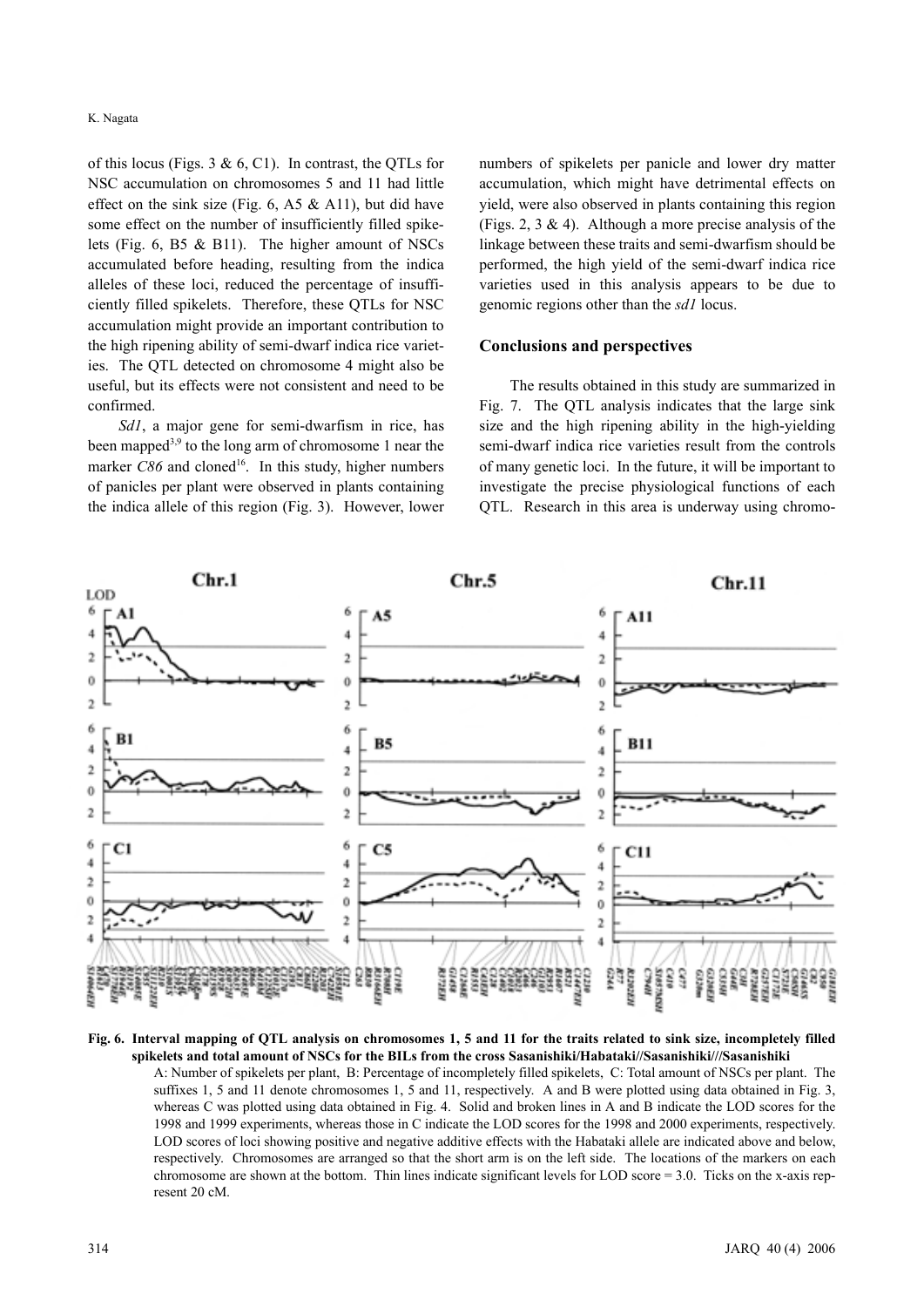

**Fig. 7. Relations of the QTLs found in this study with the high-yielding of semi-dwarf indica rice**

some-segment substitution lines developed from the BILs used in this study.

Interestingly, the japonica alleles of several regions resulted in increased dry matter accumulation (Figs. 2, 3, 4 & 5). In addition, no changes in the harvest index between semi-dwarf indica and japonica varieties were obtained in our field experiments, as shown in Table 2. These facts might be important keys to the increased yields of the semi-dwarf indica, and it is worth investigating the functions and the effectiveness of these loci in relation to high yields in rice.

### **References**

- 1. Chaudhry, F. M. & Nagato, K. (1970) Role of vascular bundles in ripening of rice kernel in relation to the locations on panicle. *Nihon sakumotsu gakkai kiji* (*Proc. Crop Sci. Soc. Jpn.*), **39**, 301–309.
- 2. FAO (2004) FAOSTAT, FAO statistical databases. Available on line at http://faostat.fao.org/.
- 3. Fukuta, Y. (1995) RFLP mapping of a shattering-resistance gene in the mutant line, SR-1 induced from an indica rice variety, Nan-jing 11. *Breed. Sci.*, **45**, 15–19.
- 4. Fukuta, Y. et al. (1997) Development of Milyang23/Akihikari recombinant inbred lines in rice (*Oryza sativa* L.). *In* Proc. 8th SABRAO general congress and the annual meeting of the Korean Breed. Soc*.*, 201–202.
- 5. Hirayama, T. et al. (1999) Development of  $BC_2F_4$  lines

derived from a cross between Sasanishiki and Habataki in rice and construction of RFLP linkage map. *Ikushugaku kenkyu* (*Breed. Res.*), **49** (Suppl. 2), 148 [In Japanese].

- 6. Kabaki, N. (1999) Yield performances and eco-physiological characteristics of newly produced high-yielding rice varieties. *In* Report of the research project "Development and utilization of improved rice cultivars with diversified and specific grain characteristics", ed. Agriculture, Forestry and Fisheries Research Council Secretariat, MAFF, Tokyo, Japan, 123–136 [In Japanese].
- 7. Kaneda, C. (1986) Rice breeding for extremely higher yielding ability by Japonica-Indica hybridization. *JARQ*, **19**, 235–240.
- 8. Komatsu, Y. et al. (1984) Varietal characters of highyielding foreign rice. *Shikoku nougyo shikenjou houkoku* (*Bull. Shikoku Natl. Agric. Exp. Stn.*), **43**, 1–37 [In Japanese with English summary].
- 9. Maeda, H. et al. (1997) High density molecular map of semidwarfing gene, *sd-1*, in rice (*Oryza sativa* L.). *Breed. Sci.*, **47**, 317–320.
- 10. Matsushima, S. (1957) Analysis of developmental factors determining yield and yield prediction in lowland rice. *Nougyo gijutsu kenkyujo houkoku* (*Bull. Natl. Inst. Agric. Sci.*)(Ser. A), **5**, 1–271 [In Japanese with English summary].
- 11. Miah, M. N. H. et al. (1996) Characteristics of dry matter production and partitioning of dry matter to panicles in high yielding semidwarf Indica and Japonica-Indica hybrid rice varieties. *Nihon sakumotsu gakkai kiji* (*Jpn. J. Crop Sci.*), **65**, 672–685.